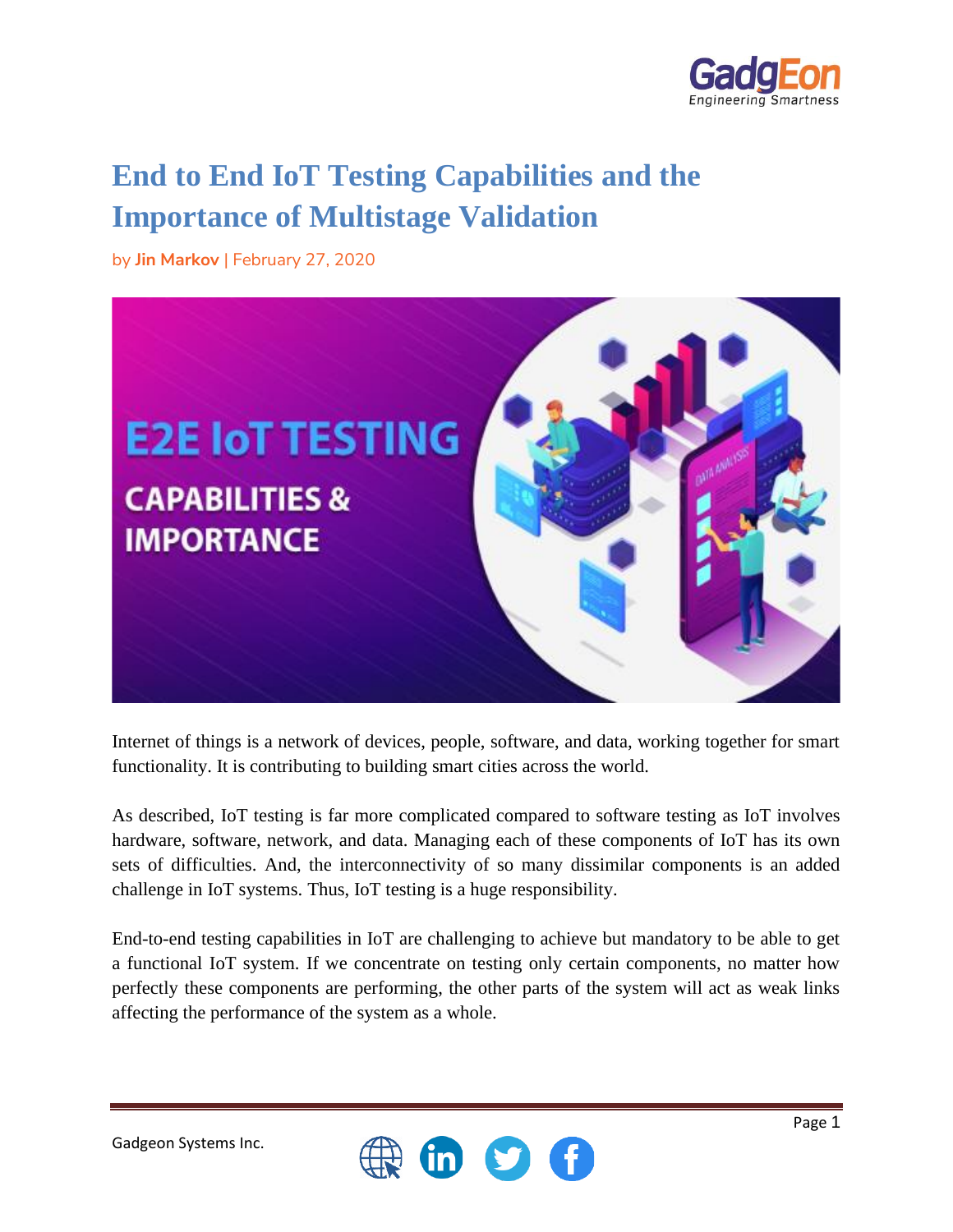

Broadly, IoT has components such as application (web or mobile), cloud infrastructure, network, devices, sensors, etc. So, multistage validation involves end-to-end testing at the level of each component, and in the network.

Another challenge in multistage integration is about integrating third-party hardware, software, etc. Furthermore, it also means validating the integration across the system.

The [end-to-end IoT testing](https://www.gadgeon.com/iot-services/end-to-end-iot-testing/) involves considering key factors such as usability, data, and network security, scalability, performance, reliability, etc. Let's see how each of the areas of testing affects the system.

#### 1. Interoperability

The biggest challenge in a system with so many dissimilar devices or software is about interoperability. For example, one technology and framework that works with certain devices, may not work for the others in the same system.

To exist as part of the same network, and work together, these devices have to be made interoperable. Moreover, it is important to integrate every device to other devices and facilitate communication of each device with the IoT network.

Some standards and protocols help in a seamless integration of IoT components for interoperability. Also, multistage validation helps to manage complex IoT systems without worrying about the interoperability of different types of devices and software.

#### 2. Security

IoT systems have large spans. More the devices, software, and bigger the network, security becomes tough to achieve and maintain. There can be security threats at each end, and even in the channels of their communication.

So, to maintain security in an IoT environment, we must use secured frameworks and technologies in developing the network. Also, as large volumes of data are involved, it is also crucial to encrypt data and store it securely so that it is not vulnerable to damage or loss.

Data should also be encrypted during transmission or transfer in an IoT as breaches can happen even over the channels.

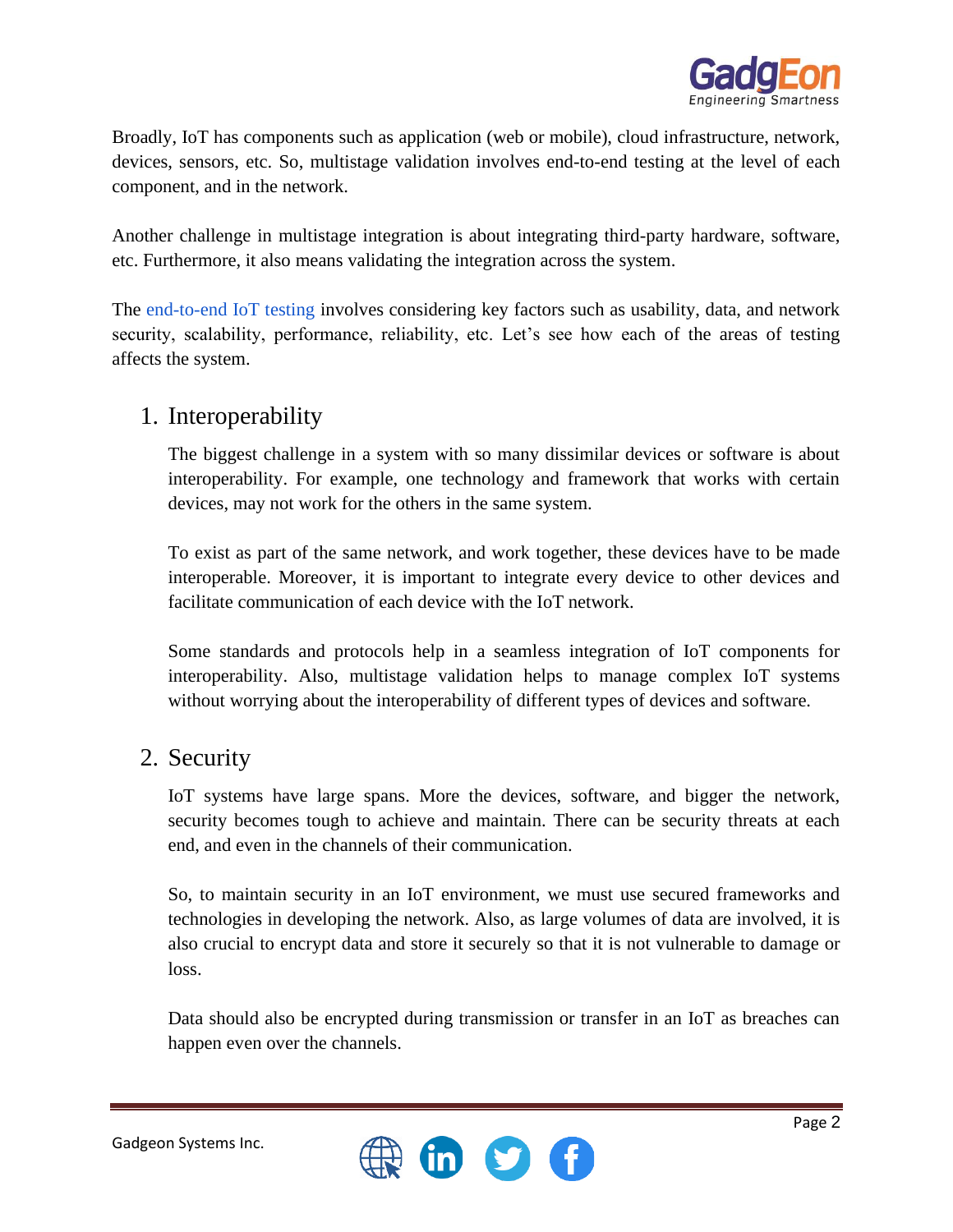

## 3. Scalability

IoT connects multiple devices and software. Making such a complex, smart system is costly and time-consuming. So, it is feasible only when it can benefit a large number of users. Thus, scalability is a major factor in the development of IoT.

The way it is for any system, scalability comes with its own set of challenges. This includes maintaining connectivity over a wide range, and of high speed so that the network doesn't fail or underperform during operations.

More scattered the network, the higher will the problems with scalability. So, scalability testing is a crucial component of IoT testing.

### 4. Performance

Any system that doesn't perform is not worth the time and resources used to build it. Since the resources required in IoT are enormous, this is particularly applicable to IoT systems.

Performance is a broad term, and it includes everything that makes the system robust, functional, and fool-proof. Performance testing thus ensures that the IoT system keeps functioning as desired.

Performance testing includes load testing, connectivity testing, and checking whether the pace of different components matches for perfect real-time experience, etc.

Moreover, if the network is perfect, but a device fails, the system should be capable of isolating that device and alerting the authority or department responsible for maintaining that device. Also, the system must still carry on regular functions at other parts of the network.

### 5. User Experience

Systems are now becoming user-centric. The user experience and usability determine the performance of an IoT system. So, testing the system for usability and user experience is mandatory.